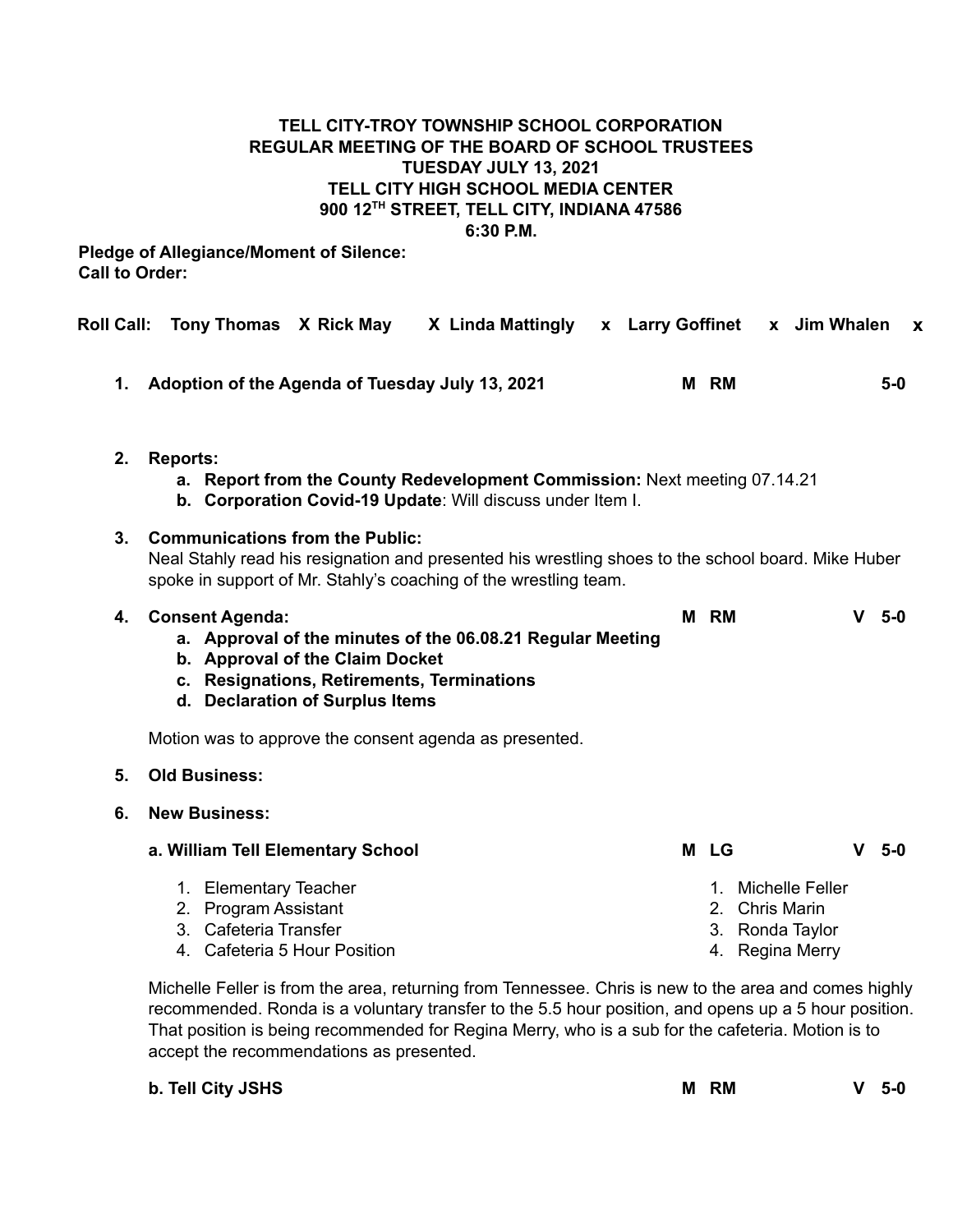- 1. Program Assistant
- 2. Cafeteria Hours (update to 6:00 AM 11:30 AM)
- 3. Transfer from the WTE to JSHS Cafe (8:15 AM 1:45 PM)
- 4. Increase 1 hour in Cafe
- 5. Custodian (PM)
- 6. Physical Education
- 7. Guidance Counselor
- 8. Instructional Assistant
- 9. Instructional Assistant
- 1. Zeth Young
- 2. Paula Cronin
- 3. Wendy Meserve
- 4. Megan Freeman
- 5. Laura Wooldridge
- 6. Mike Brown
- 7. Amy Hollinden
- 8. Valerie Cole
- 9. Mary Ann Harris

Recommendations for the above have been included. Zeth has had a background check on file since he resigned last month. The Cafeteria transfers are all voluntary. Mr. Brown is coming in at entry level pay + the head coach stipend. Amy Hollinden is a corporation employee, non-certified moving to the certified counseling position. Valerie and Mary Ann are new employees. Motion is to accept the group as presented.

| м<br>LM          | $5-0$ |
|------------------|-------|
| 1. Mike Brown    |       |
| 2. Lisa Noble    |       |
| 3. Jake Napier   |       |
| 4. Tricia Mullis |       |
| 5. Stacie Martin |       |
|                  |       |

6. Volleyball Overnight Camp

Mike Brown is being recommended for the Boys Varsity Head Coach. He has a long basketball pedigree. Jake volunteered with the Boys Golf team last year, and played for Northern KY. Tricia has club cheer coaching experience, and Stacie played volleyball growing up. Recommendation is to approve the coaching recommendations as presented. The volleyball camp is an annual trip, with 11 players accompanying the coach to Bowling Green KY. Fundraisers cover the cost of the camp. Mr. Brunner is ensuring the medical and release forms are on file by the time of the board meeting. The team is actually on site at the time of the meeting, as the camp is 07/13-07/15. Motion is to approve the recommendations as presented. Mr. Goffinet stated he would have liked a bit more notice on the volleyball camp. He understands that some things can creep up on us over the summer.

### **d. Adult Lunch Pricing 2021-2022 M LM v 5-0**

In order to continue serving free meals to all students, we are required to use the non-pricing method to determine adult meal prices. We are recommending the adult lunch price to be \$4.60 and the breakfast price to be \$2.50 to meet the requirements. Mr. Goffinet asks what the current price for adult lunch is. The Superintendent did not have the exact number, Mrs. Weatherholt stated it was approximately a 50 cent increase. Motion was to approve the increase as presented.

# **e. 2021-2022 Textbook Fees M RM V 5-0**

Included in the board packet are the fees for textbook rental. Also included as required is Mr. Goffinet's certification that these fees are acceptable per Indiana Code. Mr. Goffinet asked which Mr.

- -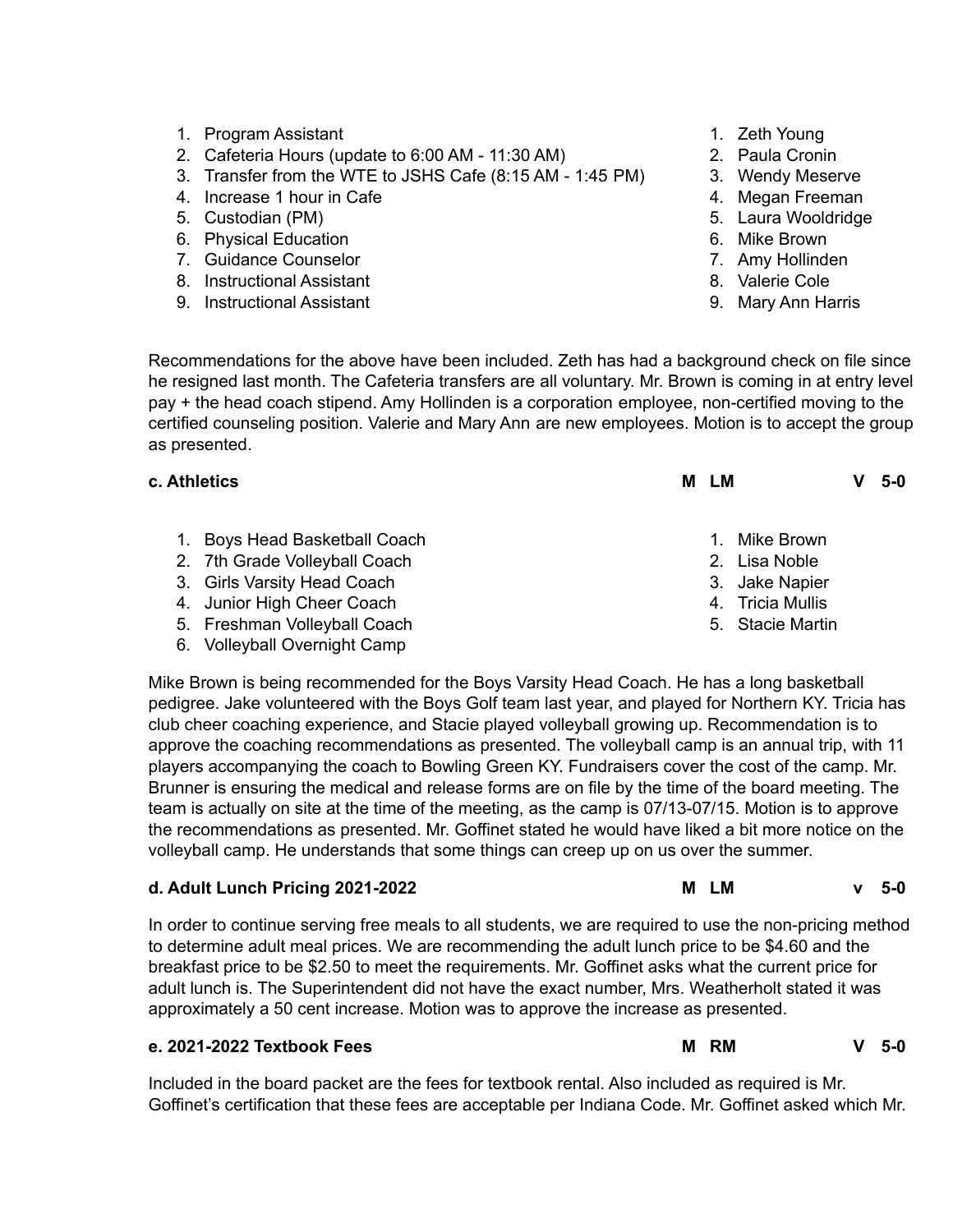Goffinet certified the fees. It was explained that our attorney, Chris Goffinet certified the fees. Motion was to approve the fees as presented.

# **f. School Handbook Approval M LG S LM V 5-0**

You have been provided both school handbooks for review. Changes in the WTE Handbook are highlighted in yellow. JSHS Updates include:

- Eliminated the section regarding the Alternative School. We no longer operate that, and felt it was safe to take out of the Handbook.

- Bell Schedule has changed. Back to 2 lunches for the 2021-22 school year.

- It's not uncommon for students to message their parents to pick them up from school if they feel bad instead of going to the Office. However, students are required to be checked out and released by the Nurse if their health warrants going home. We placed notification in the Handbook that such actions count as a Violation of the Cell Phone Policy.

- Cleared up that when students violate the Code of Conduct for extra-curricular activities, they will miss the NEXT 20% of whatever season they are in or the NEXT 20% of the upcoming season.

- Bus routes will be given to students who live outside of 5 blocks from school. This previously stated 1 mile (equivalent of 10 blocks).

The school administrators are available to answer questions you might have. Motion was to approve the handbook updates as presented.

# **g. Fuel Bids M LG V 5-0**

We will receive/review bids received for fuel. We have been told no one is bidding on bread, so we will be purchasing as needed from various bakeries. Milk and food are purchased via CIESC which ensures all bidding regulations. That procurement statement has been included in the packet for your review. Only one fuel bid was received from C&S for \$.05 off the posted price. Motion was to accept the bid.

# **h. Washington DC Trip M JW S LM V 5-0**

We are to the point we need to begin fundraising for the DC trip. We are planning on proceeding with scheduling, booking, and fundraising so that if we are able we can take the 8th grade to Washington DC at the end of the school year. Mr. Goffinet asked if this was for this April or the following, and it was stated it would be this school year. He asked if there were plans to take the classes that were unable to go. The superintendent indicated there were not. Mr. Hollinden added the administration were looking at options for shorter trips since both classes had raised some funds. Motion was to approve the trip, with the understanding we have until 02.22 to cancel.

# **i. Return to School Plan M RM V 5-0**

This has been posted on the school website since 06.22.21. It must be reviewed bi-annually. A one page synopsis was presented. Discussion was on transportation, the Federal Mandate from the CDC, and whether we should enforce masks on buses. It was decided to leave the mask mandate on buses for now and review it at the next meeting. Motion was to approve as presented.

# **j. Summer School M LG V 5-0**

1. Approval of Substitute/Teacher pay adjustments- Lacy, Parke, Wetzel. Motion was to approve the updated contracts for the listed teachers.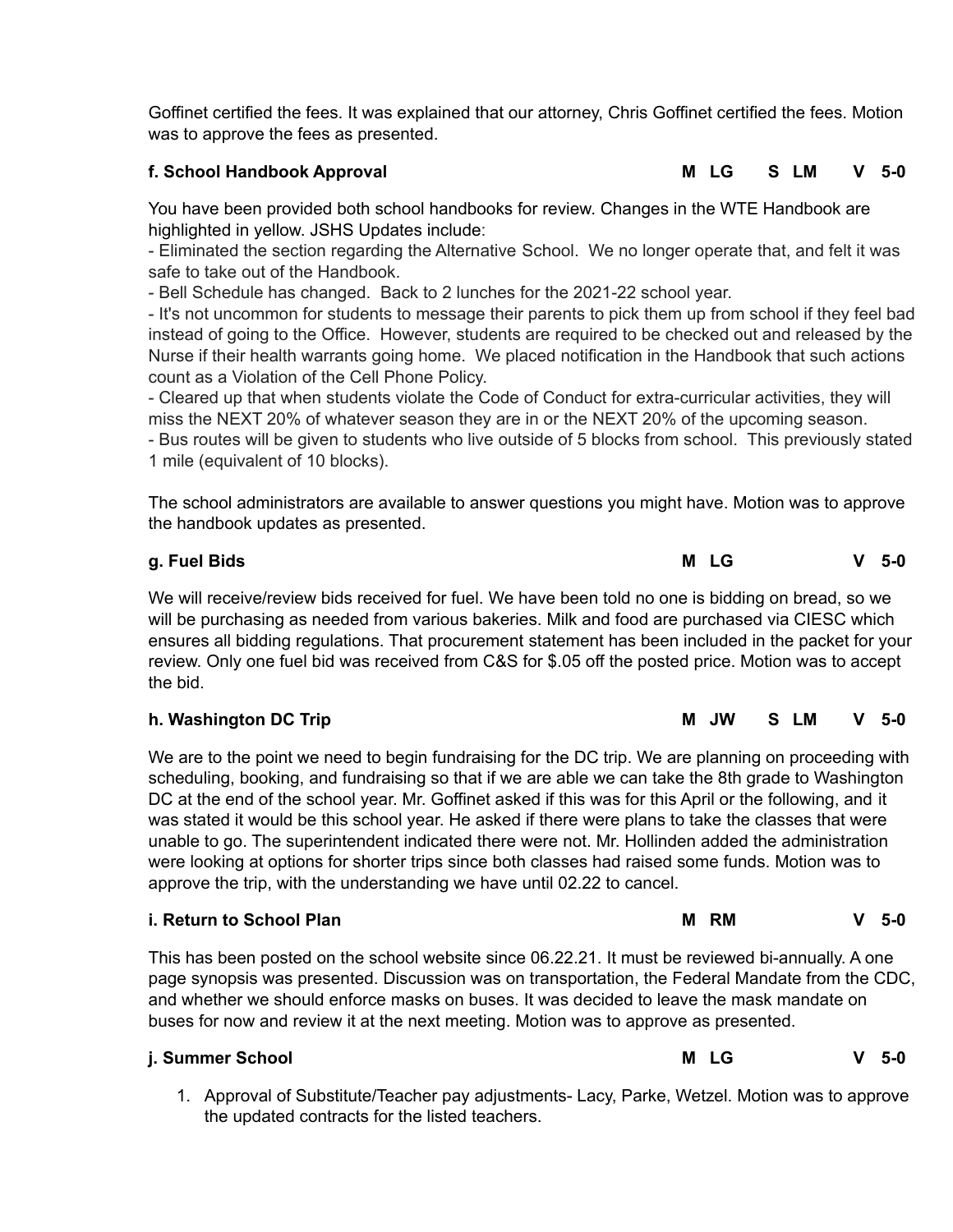| k. Surety Bond Approval                                                                                                                                                                                                                                                                                                        | 1 M<br>м | 5-0 |  |  |  |
|--------------------------------------------------------------------------------------------------------------------------------------------------------------------------------------------------------------------------------------------------------------------------------------------------------------------------------|----------|-----|--|--|--|
| These bonds cover the corporation treasurer and include position bonds at both schools (principals,<br>treasurers, AD). These bonds cover positions, not people. Those positions are listed in the board<br>packet. Motion was to approve the surety bonds presented.                                                          |          |     |  |  |  |
| I. Substitute Teacher Pay                                                                                                                                                                                                                                                                                                      | M JW     | 5-0 |  |  |  |
| After discussion with the CTA, I am recommending we set substitute teacher pay for the 21-22 school<br>year at \$90 for certified teachers per day, and \$75 per day for non-certified teacher substitutes. Mr.<br>Goffinet stated that this was a good idea for working an 8 hour day. Motion was to approve the<br>increase. |          |     |  |  |  |

# **m. JSS Special Education Co-Op Partnership Agreement M RM V 5-0**

Included in your packet is the agreement for the renewal of our Special Education Co-Op involvement. The co-op serves and supports the special needs of our school corporation. They provide staffing, equipment, and even busing when needed. This spreads the cost across several corporations (listed on the agreement) and saves the corporation money, along with providing expertise in an ever changing field. Motion was to approve the agreement as presented.

# **n. 2022 (for pay 2023) BUDGET PROCESS AND TIMELINE M LG v 5-0**

*Before June 30, 2021* - Complete & Submit Pre-Budget Worksheet in Gateway (Done!) *Month of July 2021* **-** Begin Budget Preparation and Compilation

*Friday, August 6, 2021 - 2:30 p.m. -* DLGF Virtual Budget Workshop via Microsoft Teams *Friday, August 20, 2021 (no later than)* – Complete Proposed Budget & Provide Copies to Board **Members** 

*Tuesday, August 24, 2021 – 6:30 p.m.* - **Special** Board Meeting to Approve Advertisement of Budget ("Advertisement" is now done only in Gateway

*Thursday, August 26, 2021 – 4:30 p.m. (tentative)*

County Council Review of Property Tax Limits & Estimated Reductions due to Circuit Breakers *Thursday, August 26, 2021*

Submit Form 3 (Notice to Taxpayers of Proposed Budgets, Levies & Public Hearing) on Gateway website AND Submit Capital Projects & Bus Replacement Plans on Gateway. Also post all three items to the school website.

(Last possible day is October 12<sup>th</sup> and this must be done at least 10 days before public hearing) *Tuesday, September 14, 2021 – 6:30 p.m.*

Conduct Public Budget Hearing @ monthly Board Meeting (Last possible day is October 22nd  $\sim$  and must be at least 10 days before budget adoption)

*Tuesday, October 12, 2021 – 6:30 p.m.* Budget Adoption @ monthly Board Meeting) (Last possible day is November 1st )

*Wednesday, October 13 th*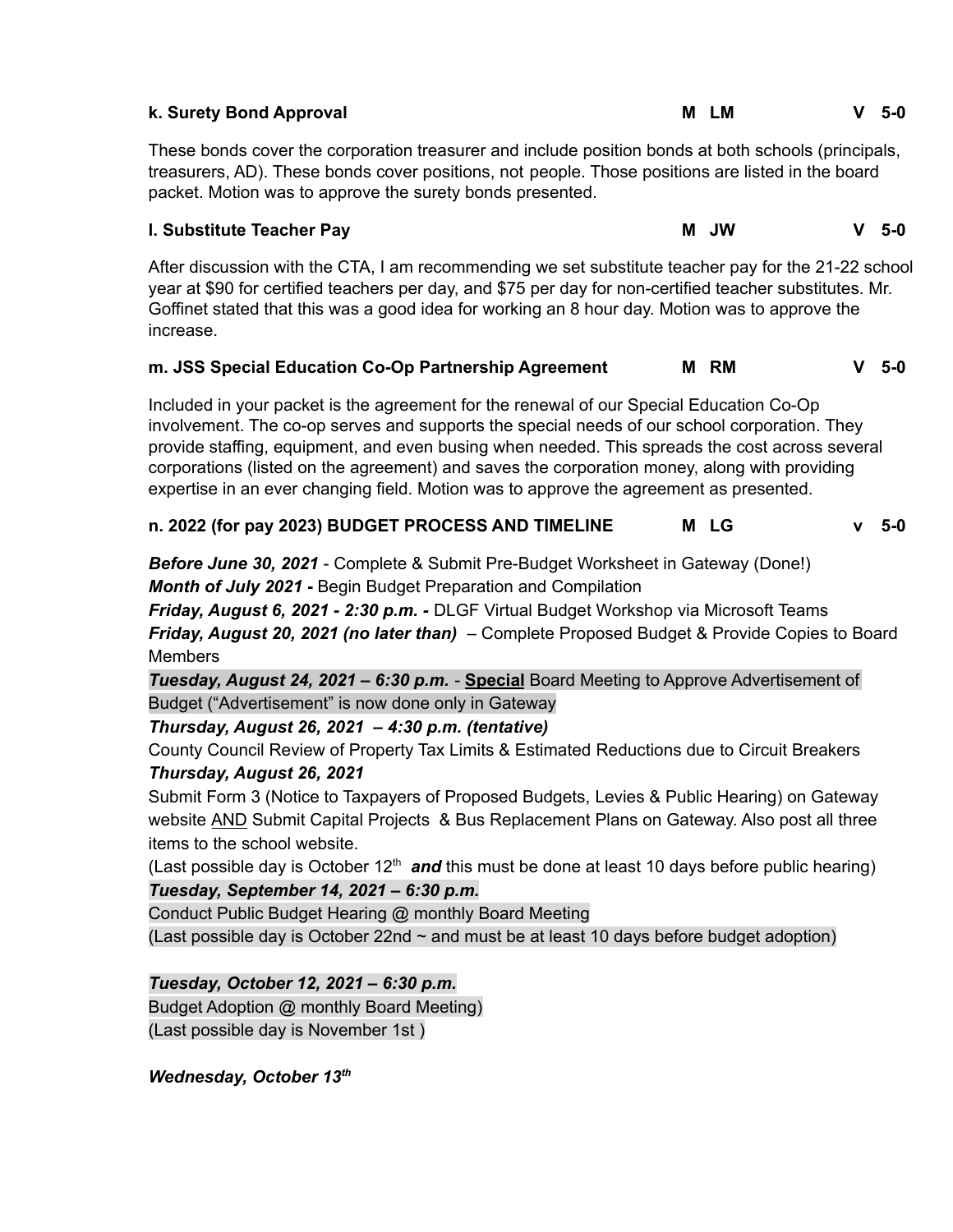Submit 2022 adopted budgets, rates, levies, resolutions (including Rainy Day) on Gateway budget application. (Last possible day is November 8th.)

### *(Gray shaded dates are those that require board involvement.)*

Motion was to approve the calendar and meetings as presented.

## **o. Bond Issuance and Building Corporations No Action**

No action items need to be undertaken at the July board meeting. We are starting the bond process, and we have had some notices in the newspaper. We will need to hold a couple of public hearings at the August meeting, and we will have authorizations for consideration by the board at that meeting.

## **p. Policies and NEOLA Update 33, No.2 (First Read) No Action**

You were provided with a proposal from CCHA law firm. We have discussed the cumbersome process of Neola and their updates. CCHA is an Indiana firm focusing on Indiana Education Law. They offer tailored school policies, and their proposal is included.

*Of special note to the PC NEWS- Policy 5111 - Determination of Legal Settlement and Eligibility for Enrollment of Students without Legal Settlement in the Corporation (Revised). This policy has been revised to include information regarding the verification of Indiana residency documentation required by the Indiana Department of Education (IDOE). This information is to be collected for each student submitted for the State Average Daily Membership (ADM) count. The collected information is to be retained in the student file for each counted student.*

**NEW \*\*SPECIAL UPDATE\*\* Received after the other policies were presented.**

**Bylaw 0164.5 Member Participation in Meetings Through Electronic Means of Communication (NEW)**

**HEA 1437, enacted by General Assembly in its Spring2021 Legislative Session, provides specific conditions related to the participation by School Board members in Board meetings by electronic communication. This new Bylaw addresses the required conditions and offers options to address those areas, as allowed by HEA 1437, where local Boards may add their own specifications. This Bylaw provides legal means by which Board members may attend Board meetings by electronic communication when the Board is not subject to an emergency governmental order.**

**HEA 1437 requires a Board to adopt a policy to address procedures that allow Board members to participate in Board meetings by electronic communication. Therefore, it is recommended this Bylaw should be adopted to provide direction to members and allow for the flexibility of members attending Board meetings by electronic communication.**

**Bylaw 0164.6 Meetings During Declared Disaster Emergencies (NEW)**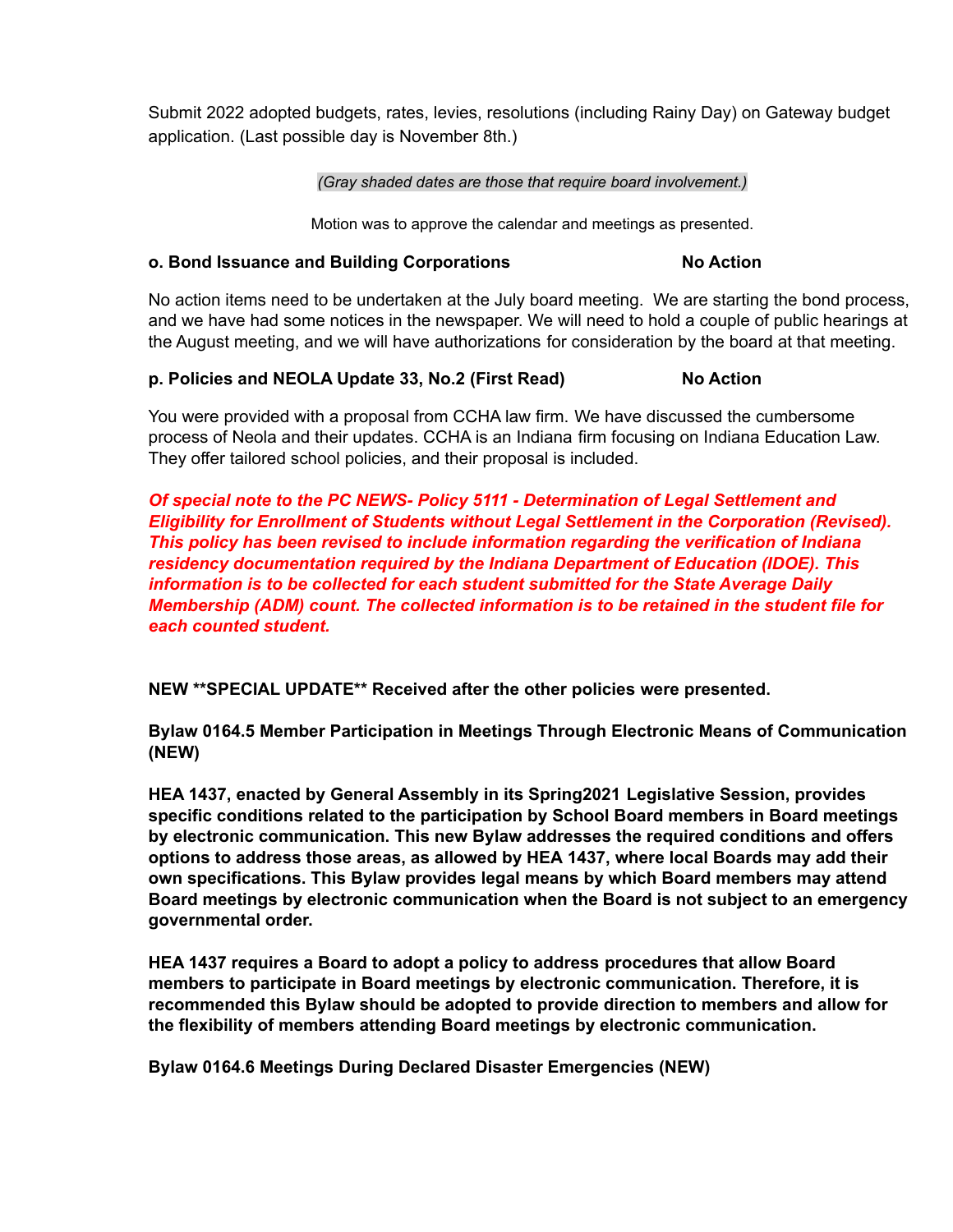**HEA 1437 also creates a new code section, Ind. Code 5-14-1.5-3.7, which provides for the participation of all Board members via electronic communication when the Governor declares a disaster emergency or the executive of the local governmental unit declares a local disaster emergency. The new Bylaw addresses the requirements for Board members to participate via electronic communication when a disaster emergency/local disaster emergency is in effect.**

**It is recommended that the Board adopt this new bylaw to keep its policies current and permit the Board to continue meeting without delay during disaster emergencies.**

**Bylaw 0164.4 Meeting of the Board Defined (Revised)**

**This Bylaw has been revised to comply with HEA 1437, which gives Boards the authority to allow members to participate in Board meetings through electronic communication even when not subject to an emergency governmental order.**

**This Bylaw should be recommended to the Board for adoption in coordination with the adoption of the new Bylaw 0164.5. The Board should adopt the Bylaw to maintain congruence of the definition of Board meeting and the new provision allowed by HEA1437.**

**Bylaw 0167.1Voting (Revised)**

**This Bylaw also has been revised to comport with HEA 1437 by setting forth the requirements for voting when a Board member participates by electronic communication.**

**This Bylaw should be recommended to the Board for adoption in coordination with the adoption of the new Bylaw 0164.5 and the new Bylaw 0164.6. The Board should adopt the Bylaw to maintain compliance with the laws governing voting at Board meetings and the changes in the law effected by HEA 1437.**

Bylaw 0112 - Purpose (Revised)

This Bylaw has been revised to provide two options. One option is for school corporations that accept transfer students pursuant to Board Policy 5111. The other option is for those school corporations that elected not to accept transfer students per Board Policy 5111.

Policy 1220 - Employment of the Superintendent (Revised)

Policy 3120 - Employment of Professional Staff (Revised)

Policy 4120 - Employment of Support Staff (Revised)

These policies have been revised to update the language in the anti-nepotism provisions regarding family members and to add an optional non-fraternization provisions. Further, Board Policy 1220 has been revised to add an anti-nepotism provision not previously included. Additionally, Board Policy 3120 has been revised to reflect that the qualifications for teachers have changed due to the passage of the Every Student Succeeds Act (ESSA), including that the requirement of highly qualified teachers applies only to Title I teachers.

Policy 2240 - Controversial Issues (Revised)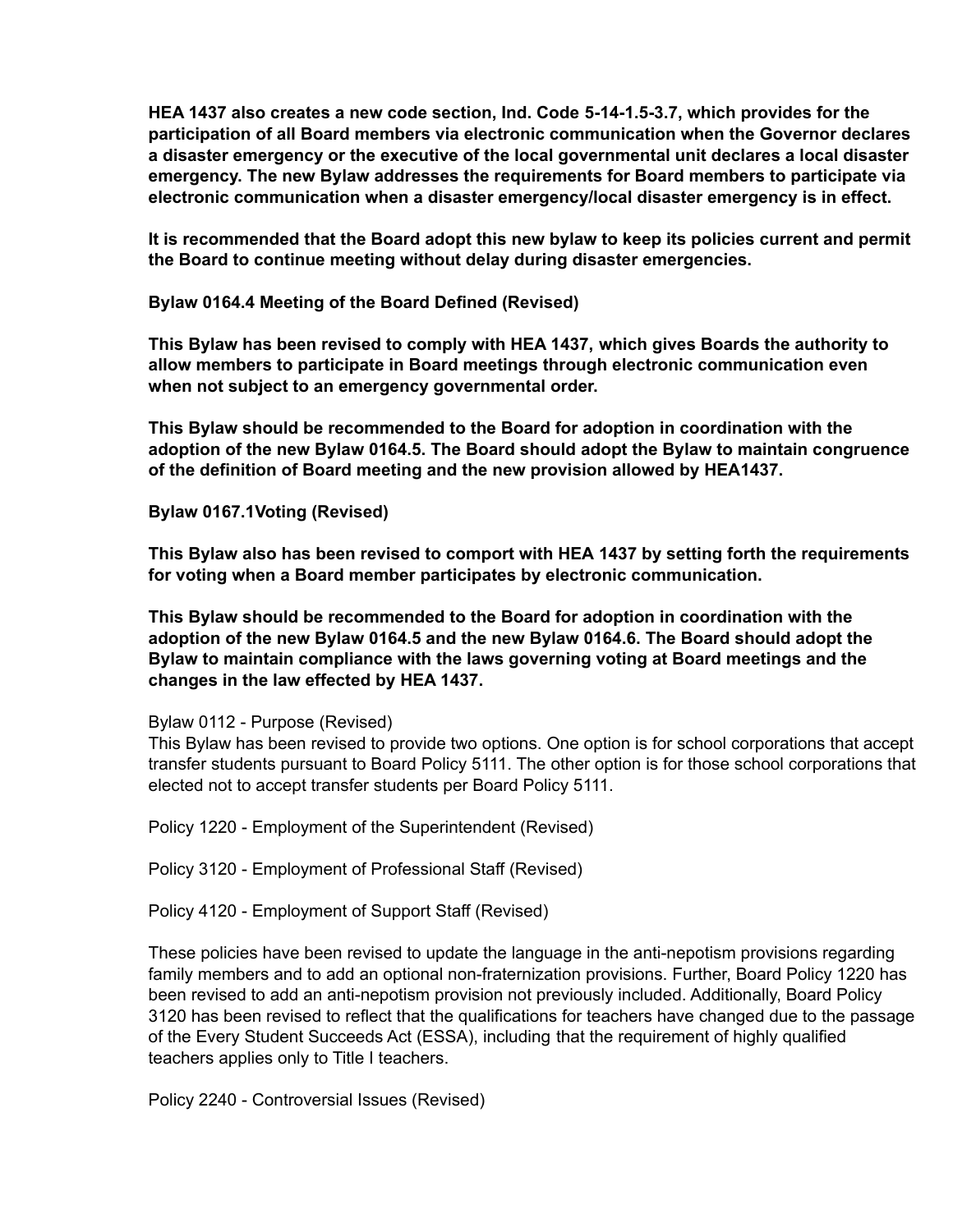Because we have seen an increase in the discussion of controversial issues in the classroom, it was time to update this policy, last revised in 1993. The proposed revisions are intended to limit discussion of controversial issues to topics related to the curriculum and to remind teachers of the importance of maintaining the role of exemplar when expressing personal opinions in the classroom.

Policy 2266 – Nondiscrimination on the Basis of Sex in Education Programs or Activities (Revised)

This policy has been revised to reflect the recognized definition of "Rape" as of January 2021, deleting the original reference to the definition required by the Clery Act at the time of the release of the regulations in May 2020. The revised definition is that provided by the National Incident-Based Reporting System (NIBRS). Also, there is a suggested revision in the Appeals section of the policy. While the current regulation does not specifically address the implementation of remedies during the appeals process, it seems to be inappropriate to impose disciplinary sanctions while an appeal is pending.

Policy 4425 - Nursing Mothers (New)

This new policy has been added pursuant to the provisions of Federal law that require a Corporation to permit additional unpaid break time for support staff members for the purpose of breastfeeding or to express milk.

Policy 4430 - Leaves of Absence (Technical Correction)

This policy has been modified to correct a word misplacement in the prior version.

Policy 5111 - Determination of Legal Settlement and Eligibility for Enrollment of Students without Legal Settlement in the Corporation (Revised)

This policy has been revised to include information regarding the verification of Indiana residency documentation required by the Indiana Department of Education (IDOE). This information is to be collected for each student submitted for the State Average Daily Membership (ADM) count. The collected information is to be retained in the student file for each counted student.

Policy 5410 - Promotion, Placement and Retention (Revised)

This policy has been revised to clarify that the Corporation has an obligation to ensure any decision regarding retention is made in accordance with the student's IEP or service plan, per State law, in addition to providing for an option that requires those decisions be made by the case conference committee if the Corporation prefers.

Policy 6250 - Required ADM Counts for the Purpose of State Funding and Verification of Residency for Membership (Revised)

This policy has been revised to incorporate the requirements for verification of Indiana residency listed in the August 27, 2020 memorandum issued by the IDOE, which provided guidance on this subject.

Policy 7440.01 – Video Surveillance and Electronic Monitoring (Revised)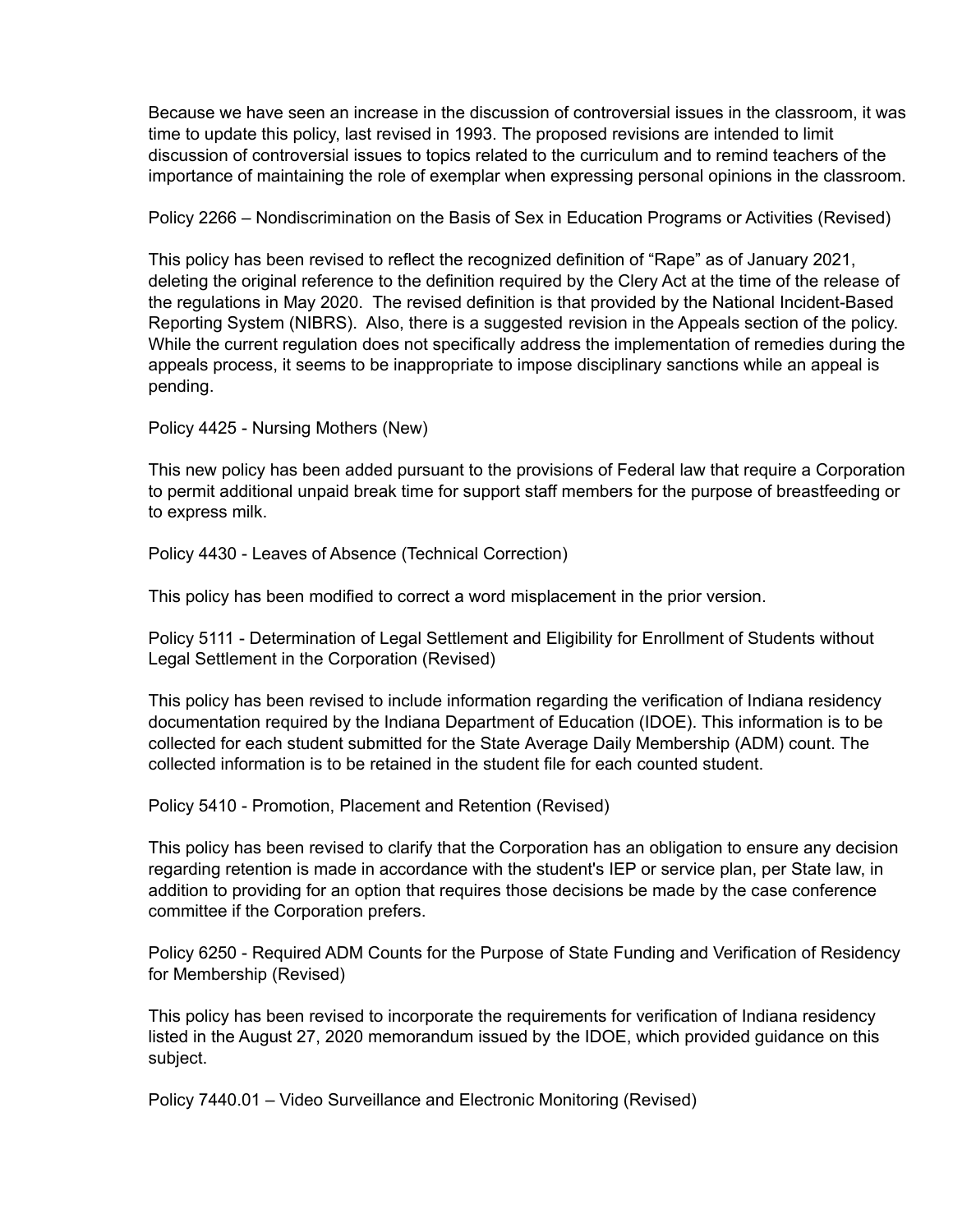Due to the significant increase in the use of virtual/online learning, this policy has been issued to allow a Corporation to use pre recorded lessons or observations of online or virtual learning sessions as part of an employee's evaluation, subject to discussion with the exclusive representative of the Corporation's teachers prior to adoption of this policy.

Policy 7450 - Property Inventory (Revised)

Policy 7455 - Accounting System for Capital Assets (Revised)

In December 2014, the U.S. Department of Education (ED) released the newly updated Education Department General Administrative Regulations (EDGAR). This major rewrite of the regulations was issued after nearly 40 years of very little change in the compliance measures that federally funded programs must meet. The regulations covered the application process, financial management, procurement, inventory management, time and effort accountability, cost allowability, record retention, and program oversight.

Policy 7530.02 - Staff Use of Personal Communication Devices (Revised)

The policy has been revised to comply with House Enrolled Act (HEA) 1070 (2020) and I.C. 9-21-8-59. Some options in the policy in the subsection entitled "Safe and Appropriate Use of Cell Personal Communication Devices, Including Cell Phones" have been removed and replaced with required language that complies with the above-cited HEA and Indiana Code provision.

Policy 8500 – Food Services (Revised)

This policy has been revised to add the emphasis being sought by the United States Department of Agriculture (USDA) to prohibit stigmatizing students who lack the funds to pay for their meal or have unpaid meal charges.

Policy 8510 - Wellness (Revised)

Revisions to this policy reflect updated requirements for evaluation and review of Corporation wellness policies (at least every three years) and the updated regulations issued by the U.S. Department of Agriculture (USDA). These regulations provide the basis for USDA review and monitoring of Corporation compliance with the Health and Hunger-Free Kids Act. WELLSAT:3.0 is the assessment tool widely used to audit school wellness policies.

Policy 8606 - Bus Drivers and Cellular Telephone Use (Revised)

Policy 1422.02 - Nondiscrimination Based on Genetic Information of the Employee (Replacement)

Policy 3122.02 - Nondiscrimination Based on Genetic Information of the Employee (Replacement)

Policy 4122.02 - Nondiscrimination Based on Genetic Information of the Employee (Replacement)

To maintain consistency in procedures for complaints of discrimination and the grievance process, the policies, administrative guidelines and forms related to discrimination on the basis of genetic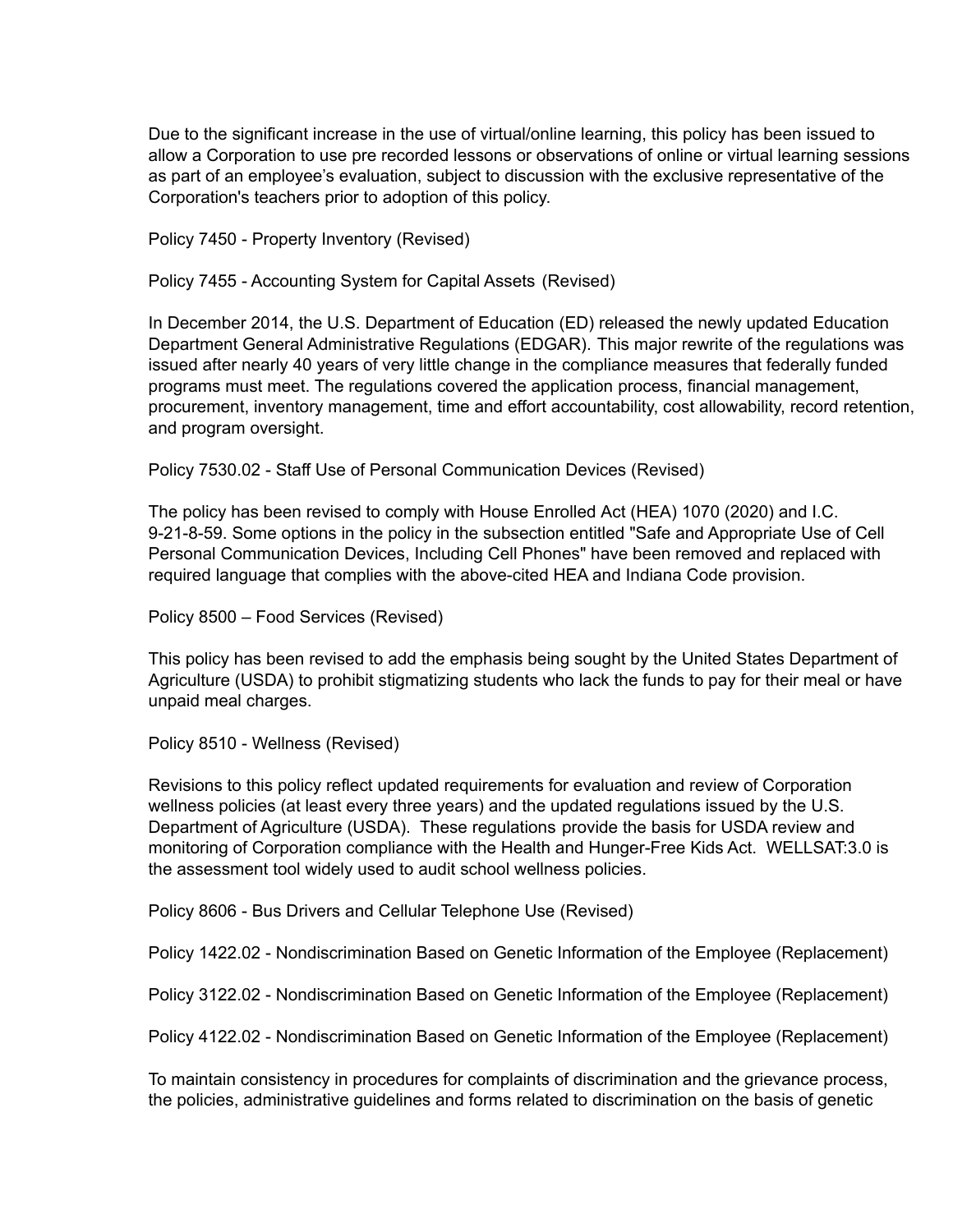information of an employee have been revised to comport with the new Title IX policy, administrative guidelines and forms. Because of the number of revisions involved, these have been issued as replacement policies.

The revisions to these policies should be recommended by the Superintendent for adoption by the Board, and the Board should adopt these policies to maintain consistency in its policies.

Policy 1623 - Section 504/ADA Prohibition Against Disability Discrimination in Employment (Revised)

Policy 3123 - Section 504/ADA Prohibition Against Disability Discrimination in Employment (Revised)

Policy 4123 - Section 504/ADA Prohibition Against Disability Discrimination in Employment (Revised)

To maintain consistency in procedures for complaints of discrimination and the grievance process, the policies, administrative guidelines and forms related to discrimination on the basis of disability in employment have been revised to comport with the new Title IX policy, administrative guidelines and forms. Because of the number of revisions involved, these have been issued as replacement policies.

The revisions to these policies should be recommended by the Superintendent for adoption by the Board, and the Board should adopt these policies to maintain consistency in its policies.

Policy 1662 - Anti-Harassment (Revised)

Policy 3162 - Anti-Harassment (Revised)

Policy 4162 - Anti-Harassment (Revised)

Policy 5517 - Anti-Harassment (Revised)

To maintain consistency in procedures for complaints of discrimination and the grievance process, the policies, administrative guidelines and forms related to harassment on the basis of a protected class have been revised to comport with the new Title IX policy, administrative guidelines and forms.

You will notice that a number of provisions/options pertaining to prohibited staff-student relationships have been omitted from the anti-harassment policies listed above, including references to the sexual harassment of students and criminal sexual misconduct with minors. Because the policies referenced above exclude Title IX matters, which instead are addressed in Policy 2266 - Nondiscrimination on the Basis of Sex in Education Programs or Activities, including the sexual harassment of students, those provisions are no longer applicable to the anti-harassment policies listed above. However, the omitted provisions/options will be incorporated into a new policy regarding staff-student relations that will be included in the next update to be released in the Fall of 2021.

The revised policies should be recommended by the Superintendent for adoption by the Board, and the Board should adopt these policies to maintain consistency in its policies.

Policy 2260 - Nondiscrimination and Access to Equal Educational Opportunity (Replacement)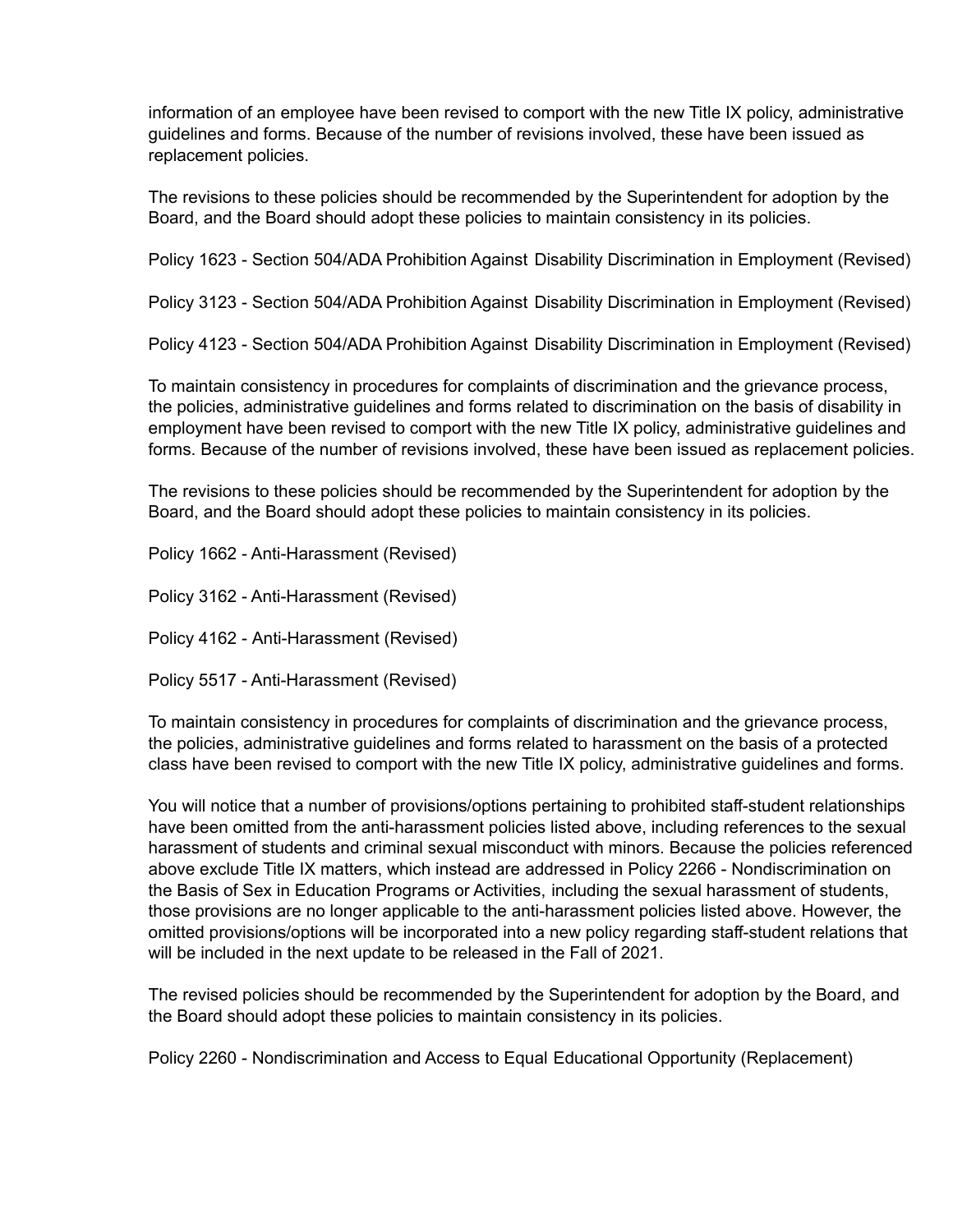To maintain consistency in procedures for complaints of discrimination and the grievance process, the policies, administrative guidelines and forms related to discrimination and harassment on the basis of a protected class have been revised to comport with the new Title IX policy, administrative guidelines and forms. Because of the number of revisions involved, this policy has been issued as a replacement policy.

The revisions to these policy should be recommended by the Superintendent for adoption by the Board, and the Board should adopt this policy to maintain consistency in its policies.

Policy 2260.01 – Section 504/ADA Prohibition Against Discrimination Based on Disability (Replacement)

Board Policy 2260.01 places particular emphasis on protections for students who are identified as having a disability under Section 504 and ADA, including accessibility to qualified individuals with regard to facilities, programs and activities, according to federal law. Revisions to this policy are based on recent Office for Civil Rights (OCR) investigations and reviews of compliance issues, particularly related to vocational education/Career-Technical education programs, with particular emphasis on vocational education. Other revisions have been made to address changes in the terminology used to refer to students with disabilities and to revise the Complaint and Grievance Procedure for the processing of complaints of discrimination or retaliation so this procedure is consistent with the other nondiscrimination and anti-harassment policies. Due to the significance of the revisions involved, this policy has been issued as a replacement policy. There was no discussion at this time.

**7. Such Other Business as May Come Before the Board** Recognition of Officer Flamion: 2021 Indiana School Resource Officers Association Exceptional Service Award recipient.

# **8. Adjournment:**

# **a. 7:09 PM by Mr. Thomas**

In accordance with the Americans with Disabilities Act, if anyone wishes to attend, hear or present evidence at the public meeting on the above referenced matter(s), and is in need of reasonable accommodation, please contact the Office of the Superintendent of the Tell City-Troy Township School Corporation, so that accommodations can be made. The Superintendent may be contacted by mailing to Tell City-Troy Township School Corporation, 837 17<sup>th</sup>, Tell City, IN 47586, or by telephoning (812) 547-3300.

This meeting is a meeting of the School Board in public for the purpose of conducting the business of the Tell City-Troy Township School Corporation and is not to be considered a public community meeting. There will be time for public participation as indicated by agenda item "Communications from the Public."

# **These minutes have been approved by the Tell City-Troy Township School Board of Trustees.**

**\_\_\_\_\_\_\_\_\_\_\_\_\_\_\_\_\_\_\_\_\_\_\_\_\_\_\_\_\_\_\_\_\_\_\_\_\_\_\_\_\_\_\_\_\_\_\_\_\_\_\_\_ \_\_\_\_\_\_\_\_\_\_\_\_\_\_\_\_\_\_\_\_\_\_\_\_**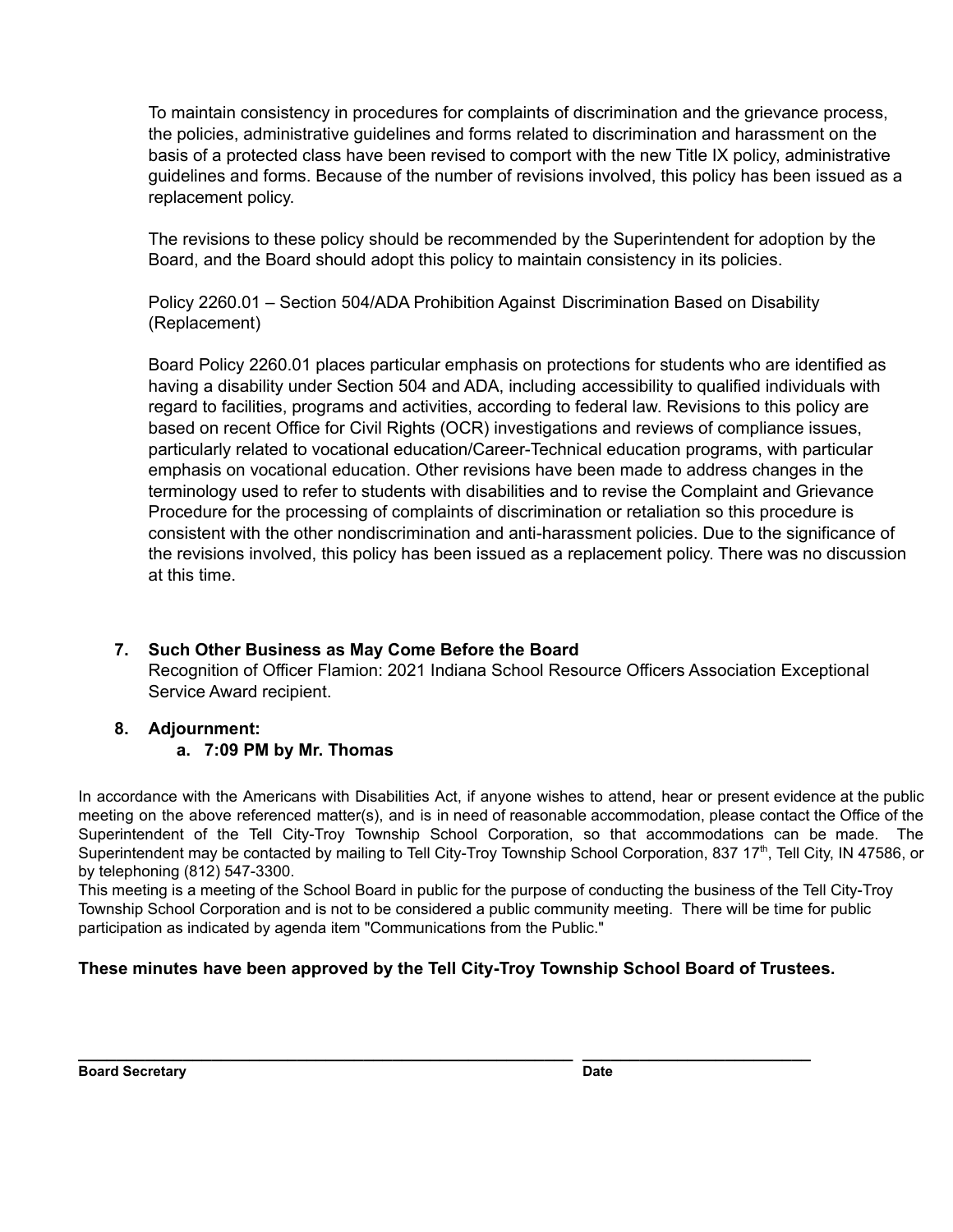### **CONSENT AGENDA INFORMATION:**

**c.** Nicole Murphy has resigned from TCJSHS. Hannah Flamion has resigned as teacher at William Tell Elementary. Jenna Harris has verbally resigned from WTE, she is attending school in the fall. Keisha Marchand has resigned to stay home with her two young children. Mr. Stahly has resigned as head wrestling coach. Rebecca Everard announced her retirement Friday. Missy Arnold has resigned as assistant secretary.

## **d. SURPLUS EQUIPMENT**

Activity Bus 3B is surplus and has been replaced. Bus 12 has been replaced and should be declared surplus. We have not determined how they will be disposed of at this time.

Equipment Serial Number Samsung Chromebook 303C HY3A91KD735661 Samsung Chromebook 303C HY3A91AD701877 Samsung Chromebook 303C HY3A91ND721978 Samsung Chromebook 303C HY3A91KD735528 Samsung Chromebook 303C HY3A91TD328494 Samsung Chromebook 303C HY3A91KD735620 Samsung Chromebook 303C HY3A91KD735153 Samsung Chromebook 303C HY3A91KD735486 Samsung Chromebook 303C HY3A91KD734849 Samsung Chromebook 303C HY3A91ND721427 Samsung Chromebook 303C HY3A91KD735579 Samsung Chromebook 303C HY3A91JD701890 Samsung Chromebook 303C HY3A91KD735512 Samsung Chromebook 303C HY3A91KD735361 Samsung Chromebook 303C HY3A91ND721454 Samsung Chromebook 303C HY3A91KD734653 Samsung Chromebook 303C HY3A91ND721291 Samsung Chromebook 303C HY3A91AD701878 Samsung Chromebook 303C HY3A91KD734960 Samsung Chromebook 303C HY3A91KD734814 Samsung Chromebook 303C HY3A91KD734625 Samsung Chromebook 303C HY3A91KD735349 Samsung Chromebook 303C HY3A91KD734941 Samsung Chromebook 303C HY3A91RCB20767 Samsung Chromebook 303C HY3A91KD735652 Samsung Chromebook 303C HY3A91AD701616 Samsung Chromebook 303C HY3A91KD734576 Samsung Chromebook 303C HY3A91KD734682 Samsung Chromebook 303C HY3A91KD734514 Samsung Chromebook 303C HY3A91KD735500 Samsung Chromebook 303C HY3A91KD734499 Samsung Chromebook 303C HY3A91KD735568 Samsung Chromebook 303C HY3A91KD735305 Samsung Chromebook 303C HY3A91MD750197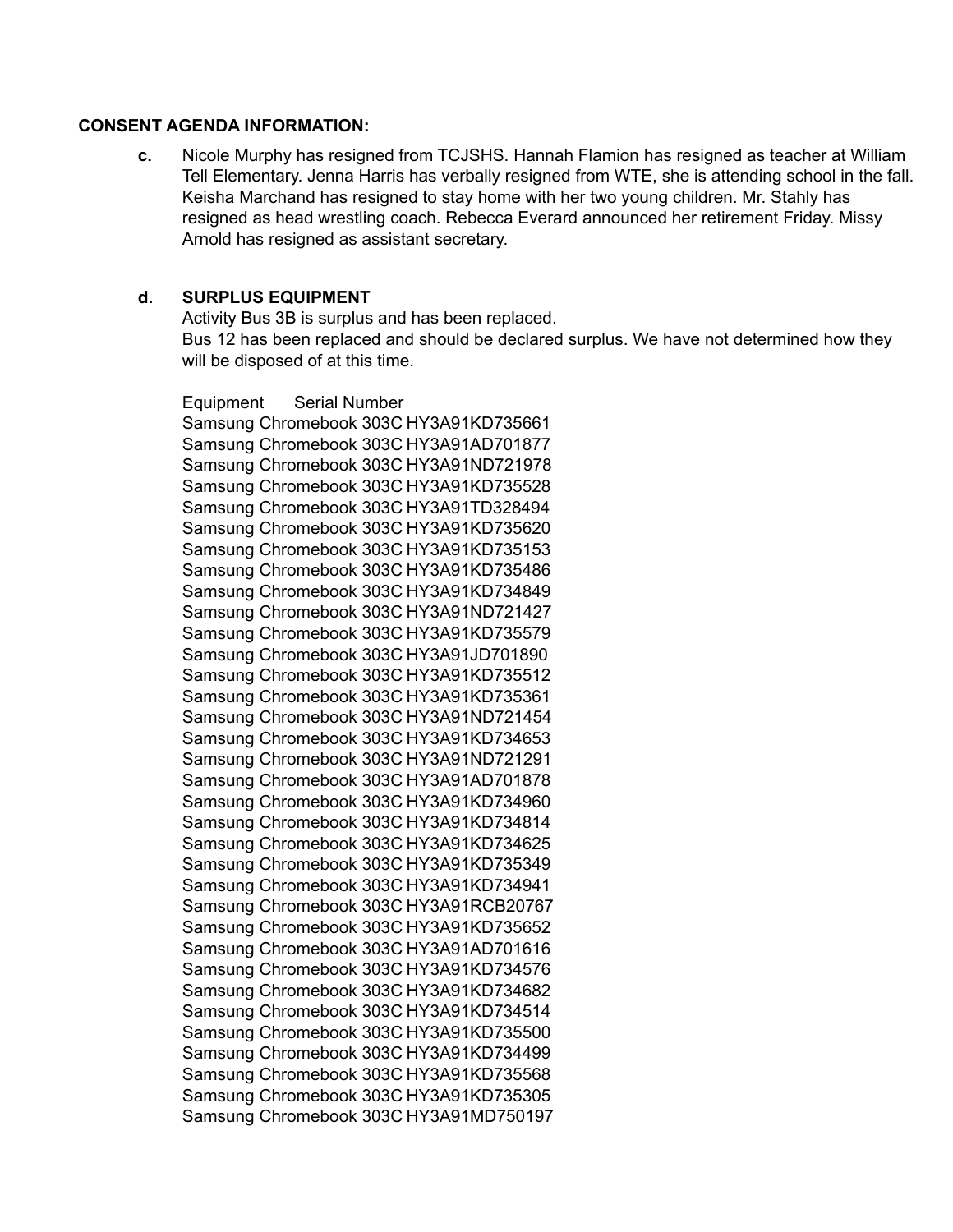Samsung Chromebook 303C HY3A91KD735120 Samsung Chromebook 303C HY3A91KD735226 Samsung Chromebook 303C HY3A91JD701966 Samsung Chromebook 303C HY3A91TD328464 Samsung Chromebook 303C HY3A91KD735498 Samsung Chromebook 303C HY3A91KD735057 Samsung Chromebook 303C HY3A91KD735621 Samsung Chromebook 303C HY3A91KD735032 Samsung Chromebook 303C HY3A91AD701673 Samsung Chromebook 303C HY3A91KD734626 Samsung Chromebook 303C HY3A91KD734922 Samsung Chromebook 303C HY3A91AD701884 Samsung Chromebook 303C HY3A91ND721472 Samsung Chromebook 303C HY3A91KD735269 Samsung Chromebook 303C HY3A91ND721286 Samsung Chromebook 303C HY3A91KD735529 Samsung Chromebook 303C HY3A91KD734952 Samsung Chromebook 303C HY3A91KD734512 Samsung Chromebook 303C HY3A91ND721310 Samsung Chromebook 303C HY3A91AD701555 Samsung Chromebook 303C HY3A91KD735693 Samsung Chromebook 303C HY3A91ND722175 Samsung Chromebook 303C HY3A91AD701815 Samsung Chromebook 303C HY3A91KD735558 Samsung Chromebook 303C HY3A91KD734997 Samsung Chromebook 303C HY3A91KD734756 Samsung Chromebook 303C HY3A91KD734878 Samsung Chromebook 303C HY3A91KD735669 Samsung Chromebook 303C HY3A91KD734914 Samsung Chromebook 303C HY3A91ND721875 Samsung Chromebook 303C HY3A91KD734531 Samsung Chromebook 303C HY3A91JD701538 Samsung Chromebook 303C HY3A91TD326544 Samsung Chromebook 303C HY3A91JD701987 Samsung Chromebook 303C HY3A91KD734631 Samsung Chromebook 303C HY3A91KD735308 Samsung Chromebook 303C HY3A91MD750371 Samsung Chromebook 303C HY3A91KD734951 Samsung Chromebook 303C HY3A91KD734553 Samsung ChromeBook 303CHY3A91DD309293 Samsung ChromeBook 303CHY3A91KD734719 Samsung ChromeBook 303CHY3A91KD735603 Samsung ChromeBook 303CHY3A91JD303014 Samsung ChromeBook 303CHY3A91JD701995 Samsung ChromeBook 303COUG99FAG306132 Samsung ChromeBook 303CHY3A91KD734961 Samsung ChromeBook 303CHY3A91JD701762 Samsung ChromeBook 303CHY3A91KD734956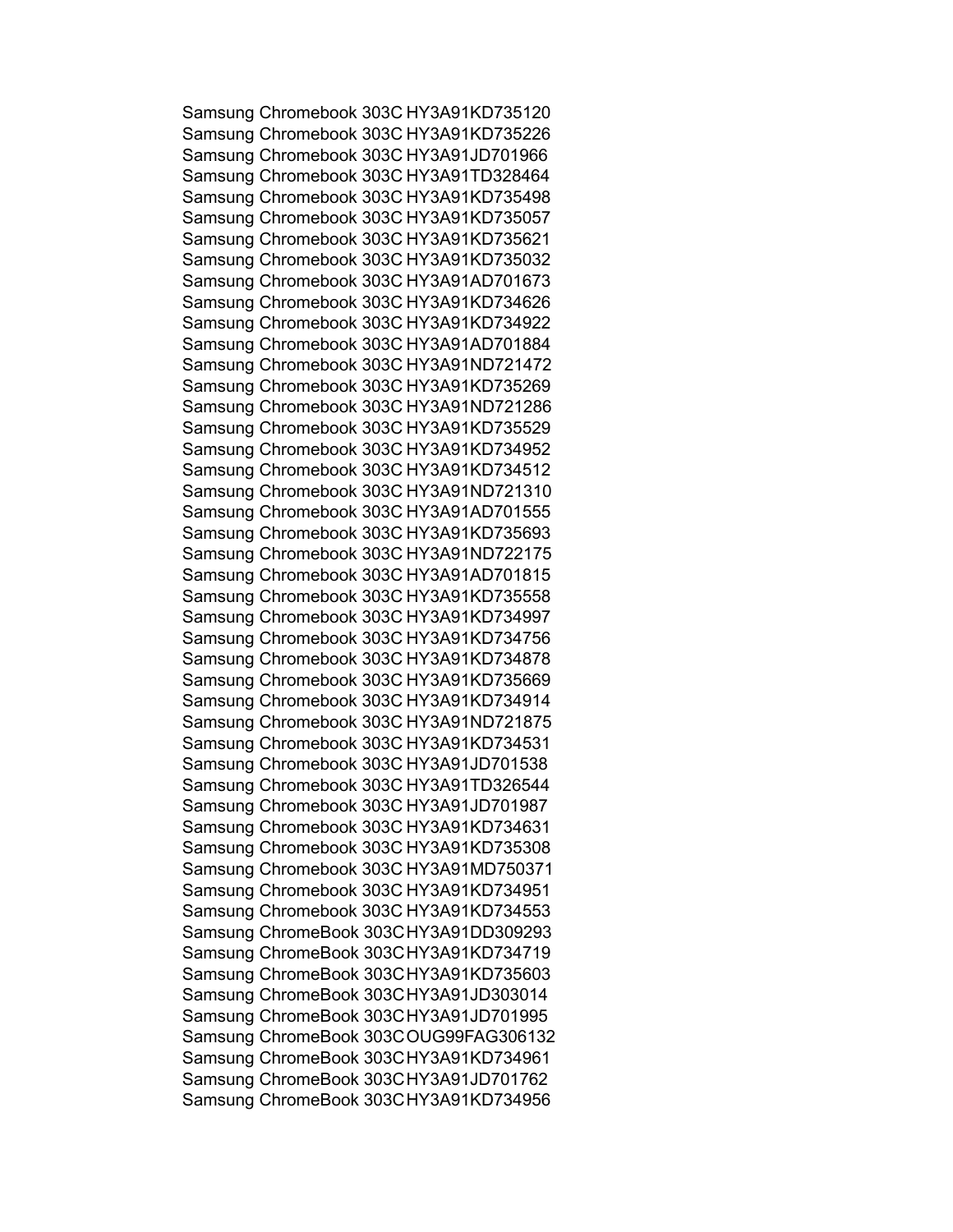Samsung ChromeBook 303CHY3A91KD734832 Samsung ChromeBook 303CHY3A91JD701856 Samsung ChromeBook 303CHY3A91KD734541 Samsung ChromeBook 303CHY3A91AD701888 Samsung ChromeBook 303CHY3A91KD734564 Samsung ChromeBook 303CHY3A91ND721671 Samsung ChromeBook 303CHY3A91KD734834 Samsung ChromeBook 303CHY3A91KD735353 Samsung ChromeBook 303CHY3A91JD303111 Samsung ChromeBook 303CHY3A91KD735275 Samsung ChromeBook 303CHY3A91KD735449 Samsung ChromeBook 303CHY3A91KD735248 Samsung ChromeBook 303CHY3A91KD735581 Samsung ChromeBook 303CHY3A91DD312971 Samsung ChromeBook 303CHY3A91ND721265 Samsung ChromeBook 303CHY3A91AD701646 Samsung ChromeBook 303CHY3A91KD735644 Samsung ChromeBook 303CHY3A91ND722020 Samsung ChromeBook 303CHY3A91AD701968 Samsung ChromeBook 303CHY3A91KD7345377 Samsung ChromeBook 303CHY3A91ND722183 Samsung ChromeBook 303CHY3A91AD701891 Samsung ChromeBook 303CHY3A91ND721662 Samsung ChromeBook 303CHY3A91ND721478 Samsung ChromeBook 303CHY3A91AD701952 Samsung ChromeBook 303CHY3A91KD735596 Samsung ChromeBook 303CHY3A91ND721609 Samsung ChromeBook 303CHY3A91KD735657 Samsung ChromeBook 303CHY3A91KD735059 Samsung ChromeBook 303CHY3A91KD734751 Samsung ChromeBook 303CHY3A91KD735571 Samsung ChromeBook 303CHY3A91KD735477 Samsung ChromeBook 303CHY3A91KD735642 Samsung ChromeBook 303CHY3A91MD750215 Samsung ChromeBook 303CHY3A91KD735720 Samsung ChromeBook 303CHY3A91ND722139 Samsung ChromeBook 303CHY3A91MD750425 Samsung ChromeBook 303CHY3A91KD735697 Samsung ChromeBook 303CHY3A91KD735149 Samsung ChromeBook 303CHY3A91KD734182 Samsung ChromeBook 303CHY3A91KD735600 Samsung ChromeBook 303CHY3A91KD735499 Samsung ChromeBook 303CHY3A91KD734544 Samsung ChromeBook 303CHY3A91AD701647 Samsung ChromeBook 303CHY3A91KD735610 Samsung ChromeBook 303CHY3A91KD735323 Samsung ChromeBook 303CHY3A91KD735690 Samsung ChromeBook 303CHY3A91KD735313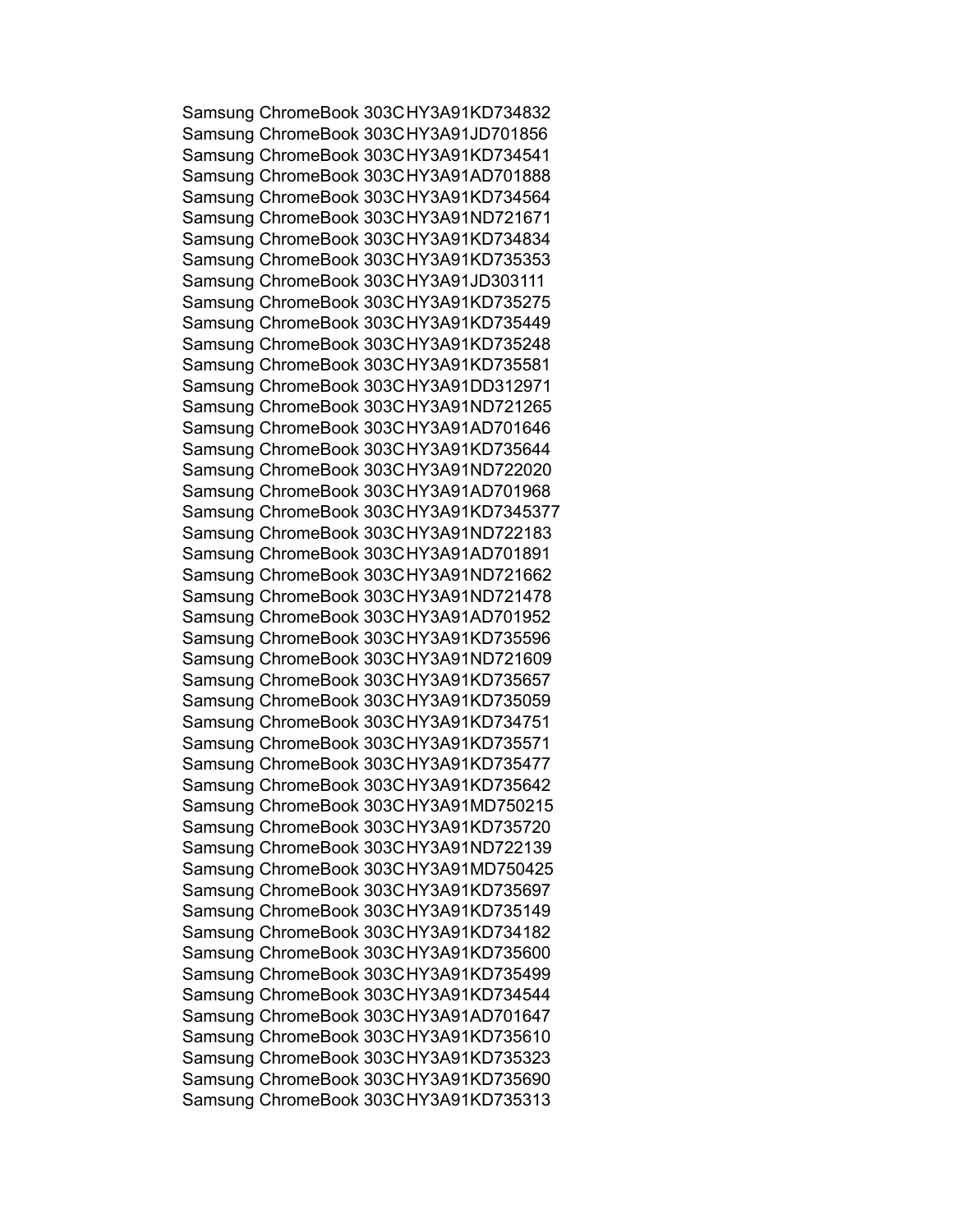Samsung ChromeBook 303CHY3A91JD701707 Samsung ChromeBook 303CHY3A91KD734738 Samsung ChromeBook 303C0UG99FAG315165 Samsung ChromeBook 303CHY3A91ND721882 Samsung ChromeBook 303CHY3A91JD303167 Samsung ChromeBook 303CHY3A91KD735333 Samsung ChromeBook 303CHY3A91KD734614 Samsung ChromeBook 303CHY3A91DD313255 Samsung ChromeBook 303CHY3A91KD734829 Samsung ChromeBook 303CHY3A91JD701726 Samsung ChromeBook 303CHY3A91AD701901 Samsung ChromeBook 303CHY3A91AD701956 Samsung ChromeBook 303CHY3A91AD701698 Samsung ChromeBook 303CHY3A91KD735611 Samsung ChromeBook 303CHY3A91AD701845 Samsung ChromeBook 303CHY3A91KD734948 Samsung ChromeBook 303CHY3A91JD702009 Samsung ChromeBook 303CHY3A91KD735587 Samsung ChromeBook 303CHY3A91JD701795 Samsung ChromeBook 303CHY3A91JD302971 Samsung ChromeBook 303CHY3A91KD735392 Samsung ChromeBook 303CHY3A91KD734524 Samsung ChromeBook 303CHY3A91KD735509 Samsung ChromeBook 303CHY3A91JD701628 Samsung ChromeBook 303CHY3A91KD735530 Samsung ChromeBook 303CHY3A91JD701597 Samsung ChromeBook 303CHY3A91KD734997 Samsung ChromeBook 303CHY3A91KD734846 Samsung ChromeBook 303CHY3A91KD734753 Samsung ChromeBook 303CHY3A91AD701587 Samsung ChromeBook 303CHY3A91KD735218 Samsung ChromeBook 303CHY3A91KD735541 Samsung ChromeBook 303CHY3A91ND721762 Samsung ChromeBook 303CHY3A91KD735629 Samsung ChromeBook 303CHY3A91JD701665 Samsung ChromeBook 303CHY3A91KD734996 Samsung ChromeBook 303CHY3A91LG302659 Samsung ChromeBook 303CHY3A91AD701894 Samsung ChromeBook 303CHY3A91JD303248 Samsung ChromeBook 303CHY3A91KD735396 Samsung ChromeBook 303CHY3A91AD701896 Samsung ChromeBook 303CHY3B91KD301138 Samsung ChromeBook 303CHY3A91KD734798 Samsung ChromeBook 303CHY3A91KD734964 Samsung ChromeBook 303CHY3A91KD734436 Samsung ChromeBook 303C0UG99FCG303967 Samsung ChromeBook 303CHY3A91KD734935 Samsung ChromeBook 303CHY3A91JD701601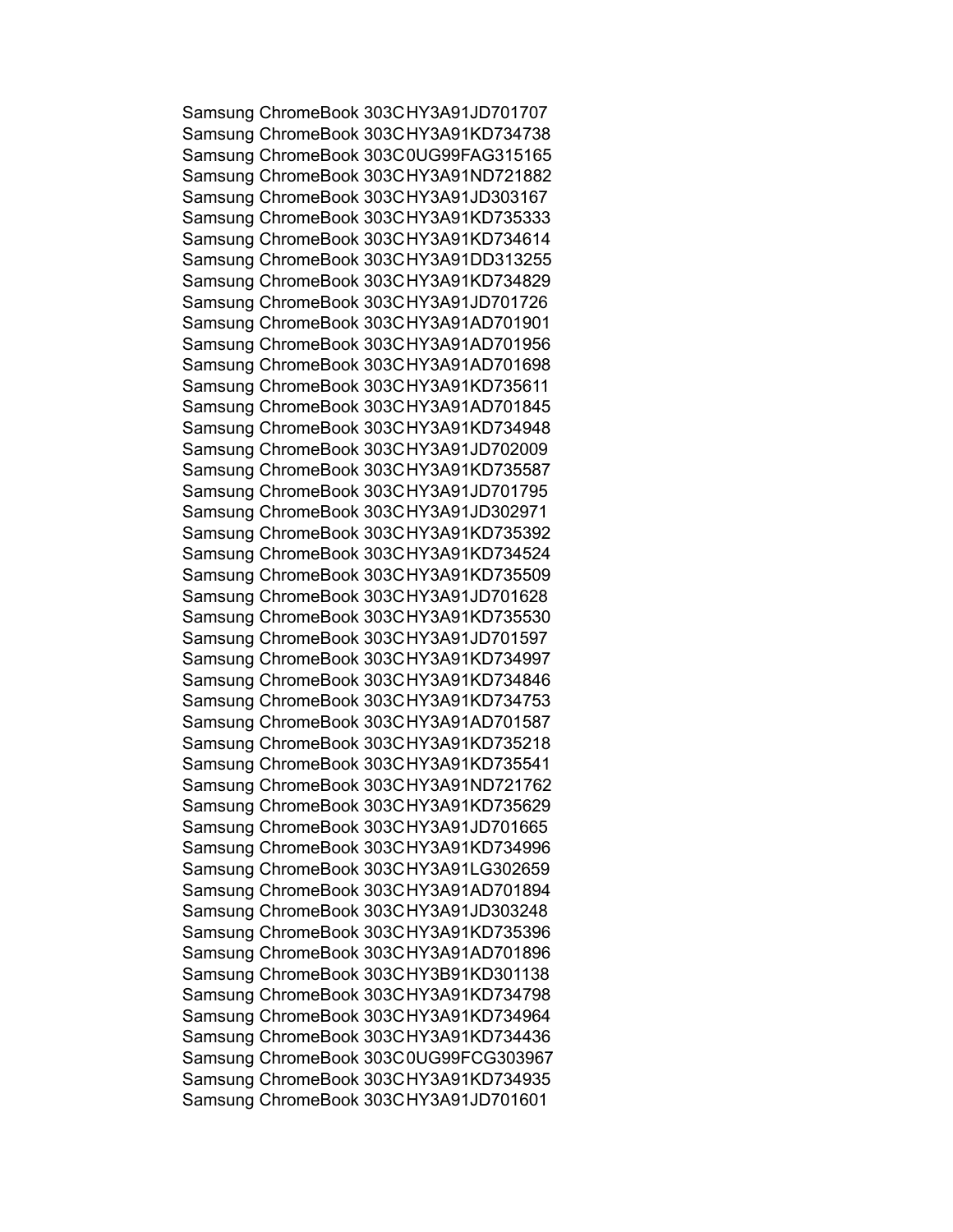Samsung ChromeBook 303CHY3A91KD73481 Samsung ChromeBook 303CHY3A91ND721997 Samsung ChromeBook 303CHY3A91AD701801 Samsung ChromeBook 303CHY3A91ND721207 Samsung ChromeBook 303CHY3A91KD735551 Samsung ChromeBook 303CHY3A91AD701626 Samsung ChromeBook 303CHY3A91KD735710 Samsung ChromeBook 303CHY3A91ND721489 Samsung ChromeBook 303CHY3A91ND722019 Samsung ChromeBook 303CHY3A91ND721715 Samsung ChromeBook 303CHY3A91ND722012 Samsung ChromeBook 303CHY3A91JD303099 Samsung ChromeBook 303CHY3A91AD701622 Samsung ChromeBook 303CHY3A91JD314297 Samsung ChromeBook 303CHY3A91AD701931 Samsung ChromeBook 303CHY3A91AD701931 Samsung ChromeBook 303CHY3A91JD701910 Samsung ChromeBook 303CHY3A91ND721849 Samsung ChromeBook 303CHY3A91ND721479 Samsung ChromeBook 303CHY3A91ND721743 Samsung ChromeBook 303CHY3A91KD734592 Samsung ChromeBook 303CHY3A91KD734044 Samsung ChromeBook 303CHY3A91KD735447 Samsung ChromeBook 303CHY3A91AD701900 Samsung ChromeBook 303CHY3A91JD701667 Samsung ChromeBook 303CHY3A91KD734945 Samsung ChromeBook 303CHY3A91KD735702 Samsung ChromeBook 303CHY3A91MD742295 Samsung ChromeBook 303CHY3A91AD701918 Samsung ChromeBook 303CHY3A91KD734732 Samsung ChromeBook 303CHY3A91KD735630 Samsung ChromeBook 303CHY3A91KD735549 Samsung ChromeBook 303CHY3A91ND722165 Samsung ChromeBook 303CHY3A91ND721498 Samsung ChromeBook 303CHY3A91JD701708 Samsung ChromeBook 303CHY3A91KD734575 Samsung ChromeBook 303CHY3A91AD701685 Samsung ChromeBook 303CHY3A91KD735537 Samsung ChromeBook 303CHY3A91KD735649 Samsung ChromeBook 303CHY3A91DD313173 Samsung ChromeBook 303CHY3A91KD735681 Samsung ChromeBook 303CHY3A91ND721540 Samsung ChromeBook 303CHY3A91KD734615 Samsung ChromeBook 303CHY3A91ND721492 Samsung ChromeBook 303CHY3A91ND721630 Samsung ChromeBook 303CHY3A91JD303188 Lenovo N22 Chromebook DNAAA577T3 Lenovo N22 Chromebook LR05E2D1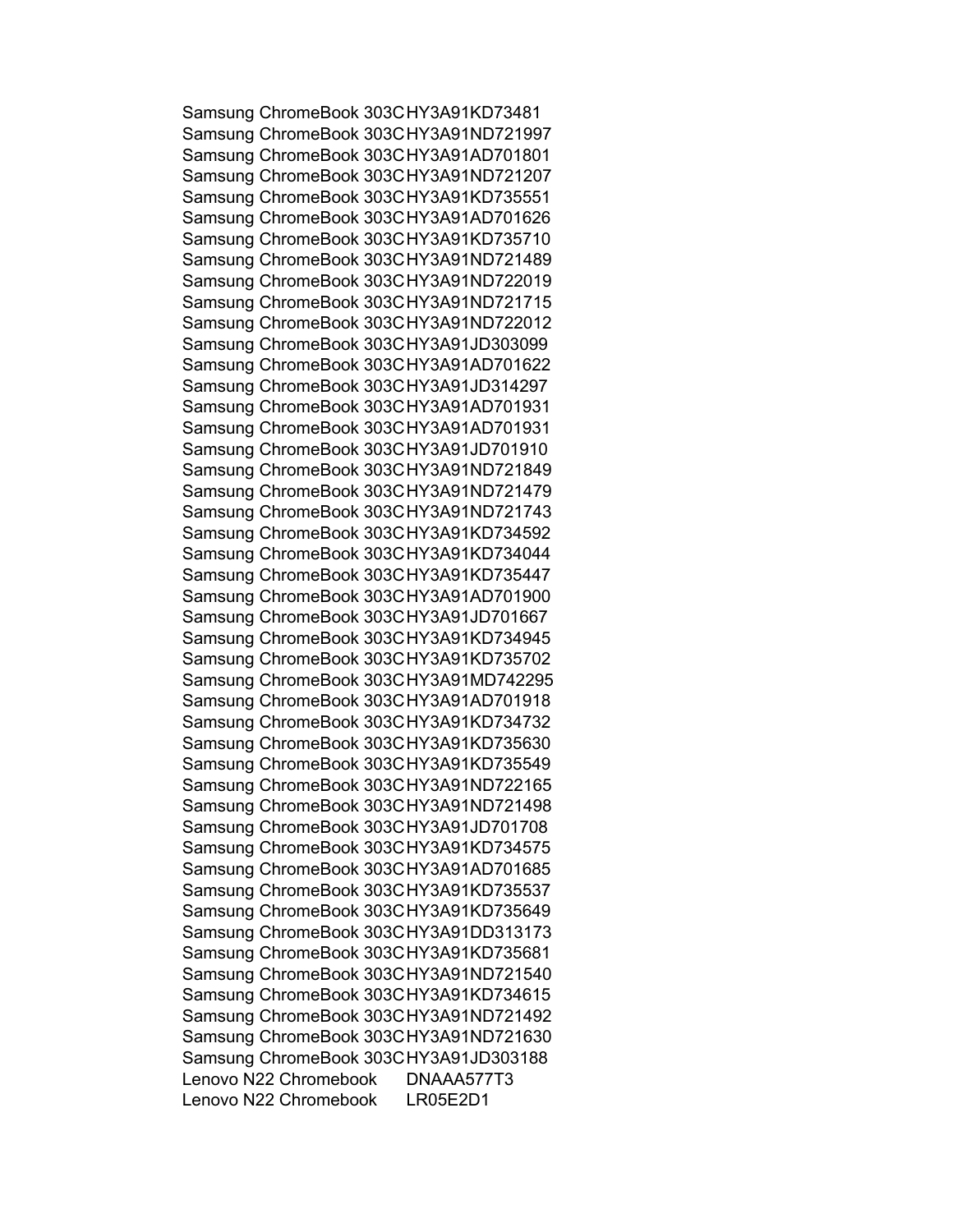| Lenovo N22 Chromebook       | LR05D995        |
|-----------------------------|-----------------|
| Lenovo N22 Chromebook       | <b>LR05EN24</b> |
| Lenovo N22 Chromebook       |                 |
| Lenovo N22 Chromebook       | WLAAA211T3      |
| Lenovo N22 Chromebook       | <b>LR05E29U</b> |
| Lenovo N22 Chromebook       | LR05E3D8        |
| Lenovo N22 Chromebook       | LR05D3HS        |
| Lenovo N22 Chromebook       | LR05ENJS        |
| Lenovo N22 Chromebook       | DNAAA491T3      |
| Lenovo N22 Chromebook       | LR05D98L        |
| Lenovo N22 Chromebook       | WTY5AXC4        |
| Lenovo N22 Chromebook       | NNAAA316T3      |
| Lenovo N22 Chromebook       | <b>LR05D4E5</b> |
| Lenovo N22 Chromebook       | LR05EDB0        |
| Lenovo N22 Chromebook       | <b>LR05D97V</b> |
| Lenovo N22 Chromebook       | LR04U4PR        |
| Lenovo N22 Chromebook       | <b>LR05E2C5</b> |
| Lenovo N22 Chromebook       | LR066DNL        |
| Lenovo N22 Chromebook       | LR05EUZ9        |
| Lenovo N22 Chromebook       | LR05EK9Q        |
| Lenovo N22 Chromebook       | LR05EJWH        |
| Lenovo N22 Chromebook       | LR05ENL9        |
| Lenovo N22 Chromebook       | LR05EPCU        |
| Lenovo N22 Chromebook       | LR05EK9L        |
| Lenovo N22 Chromebook       | LR05D96Y        |
| Lenovo N22 Chromebook       | LR05E2AA        |
| Lenovo N22 Chromebook       | LR05EPGW        |
| Lenovo N22 Chromebook       | LR05D9AU        |
| Lenovo N22 Chromebook       | LR05ENLT        |
| Lenovo N22 Chromebook       | LR05D9HQ        |
| Lenovo N22 Chromebook       | DNAAB660T3      |
| Lenovo N22 Chromebook       | LR05D97B        |
| Lenovo N22 Chromebook       | MWAAA038T3      |
| Lenovo N22 Chromebook       | LR05D3TC        |
| Lenovo N22 Chromebook       | LR05EPDZ        |
| Lenovo N22 Chromebook       | LR05EPDB        |
| Lenovo N22 Chromebook       | LR05EPEX        |
|                             |                 |
| Lenovo N22 Chromebook       | LRO5EWH1        |
| Tangent Pendant 5105        | C6210080        |
| <b>Tangent Pendant 5141</b> | P9914848        |
| Tangent Pendant 5141        | P9914863        |
| Tangent Pendant 5141        | P9914843        |
| Tangent Pendant 5161        | C11C291091      |
| <b>Tangent Pendant 5161</b> | C11C296001      |
| <b>Tangent Pendant 5161</b> | C11C291087      |
| Tangent Pendant 5161        | C11C291076      |
| Tangent Pendant 5161        | C11C291067      |
| Tangent Pendant 5161        | C13C271011      |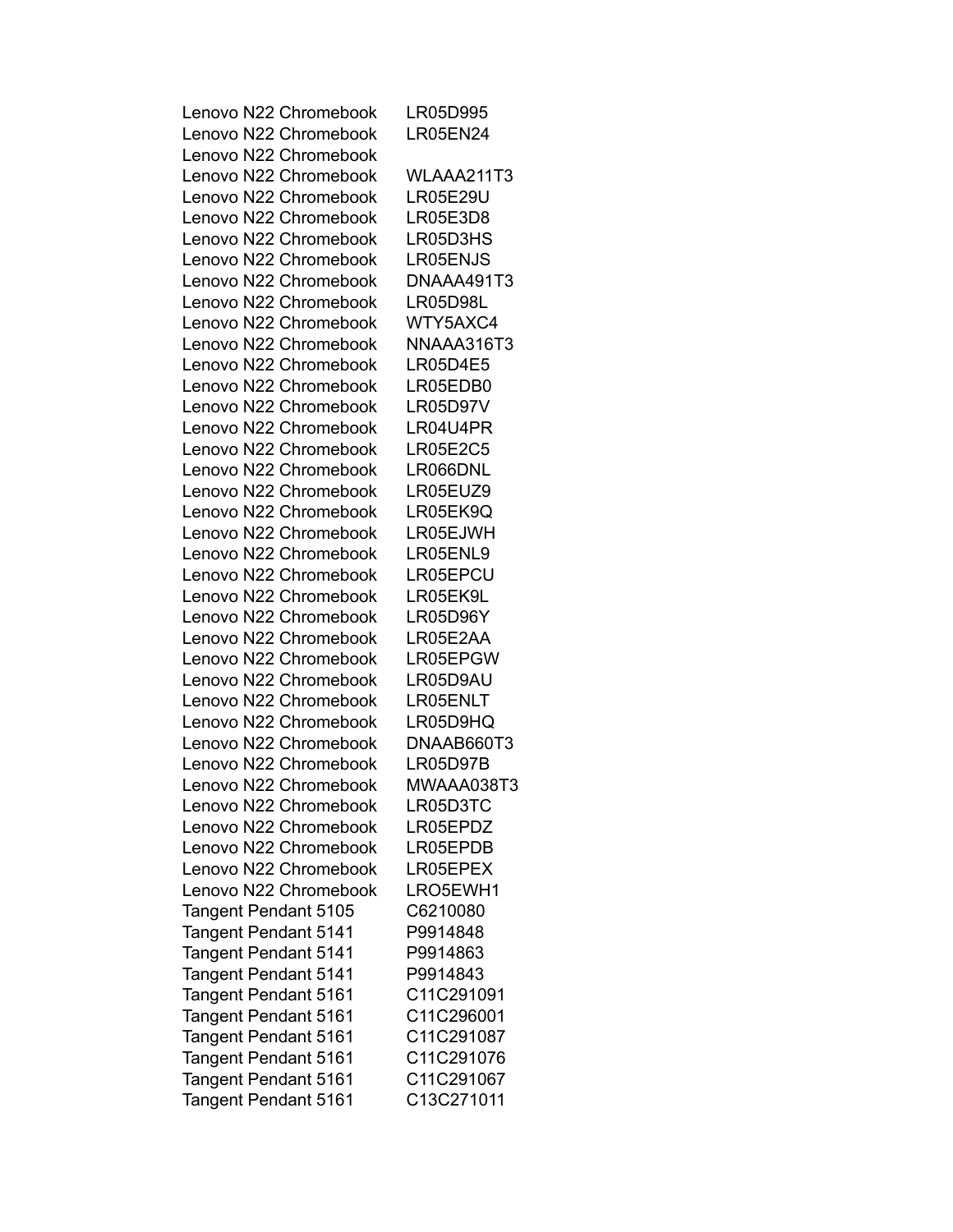| Tangent Pendant 5161          | C13C271003       |                |
|-------------------------------|------------------|----------------|
| <b>Tangent Pendant 5161</b>   | C13C271004       |                |
| Tangent Pendant 5161          | C13C271008       |                |
| <b>Tangent Pendant 5161</b>   | C13C271002       |                |
| <b>Tangent Pendant 5161</b>   | C13C271020       |                |
| Tangent Pendant 5161          | C13C271009       |                |
| Tangent Pendant 5161          | C13C271018       |                |
| <b>Tangent Pendant 5161</b>   | C13C271007       |                |
| Tangent Pendant 5161          | C13C271022       |                |
| Tangent Pendant 5161          | C13C271013       |                |
|                               | C13C271015       |                |
| Tangent Pendant 5161          |                  |                |
| <b>Tangent Pendant 5161</b>   | C13C271017       |                |
| <b>Tangent Pendant 5161</b>   | C13C271019       |                |
| Tangent Pendant 5161          | C13C271006       |                |
| Tangent Pendant 5161          | C13C271012       |                |
| Tangent Pendant 5161          | C13C271005       |                |
| Tangent Pendant 5161          | C13C271023       |                |
| Tangent Pendant 5161          | C13C271014       |                |
| Tangent Pendant 5161          | C13C271008       |                |
| Tangent Pendant 5161          | C13C271002       |                |
| Tangent Pendant 5161          | C13C271011       |                |
| Tangent Pendant 5161          | C13C271024       |                |
| Tangent Pendant 5161          | C13C271001       |                |
| <b>Tangent Pendant 5161</b>   | C13C271010       |                |
| Tangent Pendant 5161          | C11C291093       |                |
| Tangent Pendant 6100          | C17A06D010       |                |
| Tangent Pendant 6100          | C139241028       |                |
| <b>Tangent Medallion 8100</b> | C18803D001       |                |
| Kyocera 1300d                 | XVB8404579       |                |
| Ipad 2 DLXG2QNUDKNV           |                  |                |
| Ipad 2 DMQG4PEHDFHW           |                  |                |
| Ipad 2 DYVJQBBRDFHW           |                  |                |
|                               |                  |                |
| Ipad 2 DMRJ967GDFHW           |                  |                |
| Ipad 2 DMRJ95YFDFHW           |                  |                |
| ipad 2 DYVJQBHCDFHW           |                  |                |
| ipad 2 DMQG7HZ4DFHW           |                  |                |
| Ipad 2 DYVJQFNGDFHW           |                  |                |
| Epson PowerLite 83+ Projector |                  | KM3F020974L    |
| Epson PowerLite 83+ Projector |                  | KM3F9Y6004L    |
| Epson PowerLite 83+ Projector |                  | KM3FGY6014L    |
| Epson PowerLite 83+ Projector |                  | KM3F0X0234L    |
| Epson PowerLite 83+ Projector |                  | KM3F020969L    |
| Epson PowerLite 83+ Projector |                  | KM3F020979L    |
| <b>ASUS 17" Monitor</b>       | D8LMQS021919     |                |
| NU 17" monitor                | L711V07160112592 |                |
| NU 17" monitor                | L711V07160110492 |                |
| NU 17" monitor                | L711V07160112643 |                |
| Samsung SDP 860 Doc Camera    |                  | C1MI67HB901226 |
|                               |                  |                |